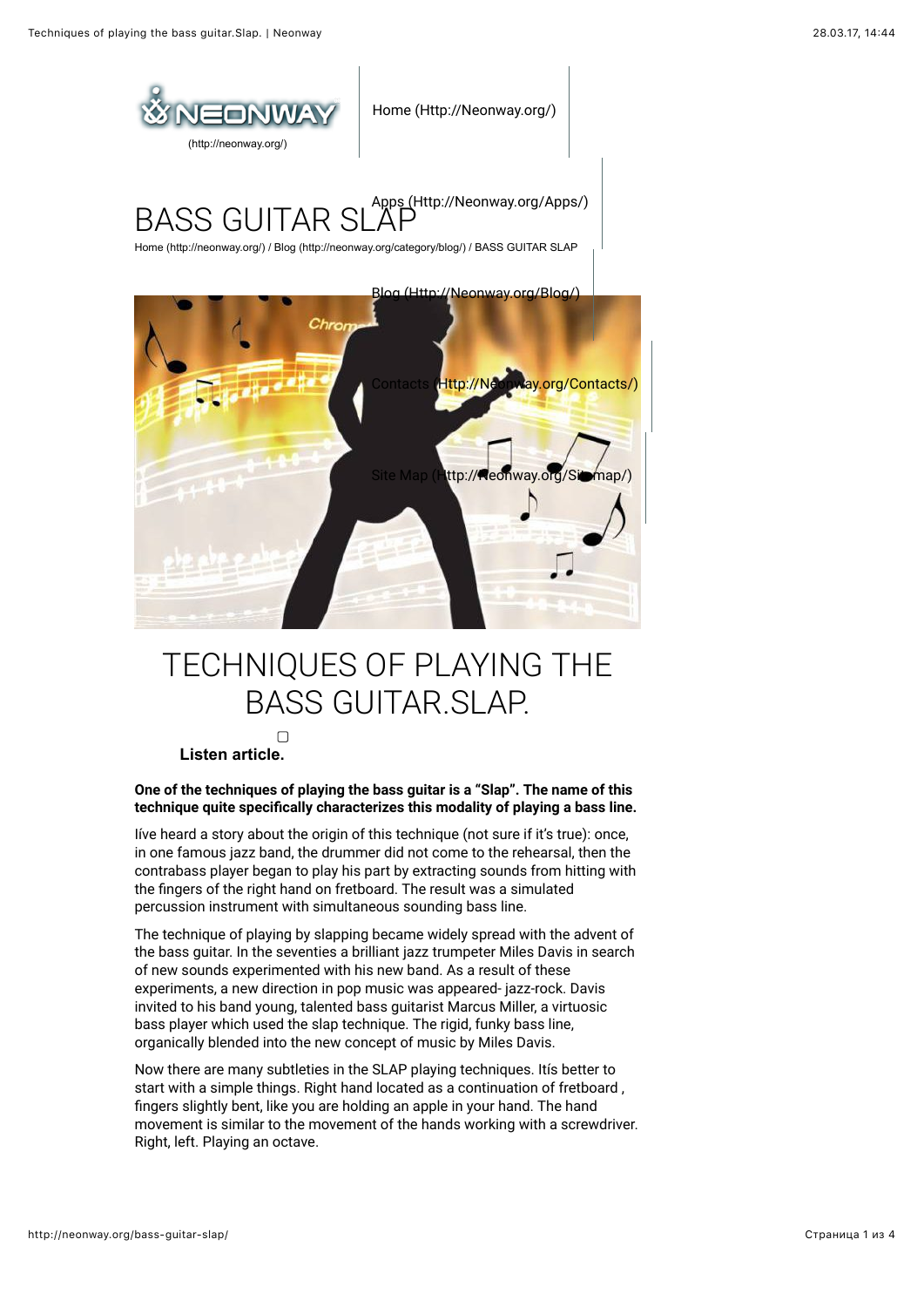

Phalanx of the thumb hits the lower note, by the forefinger (the finger tip) we pinch off the top note (like reset), step by step, exactly and methodically. Preferably in a duet with a metronome. Playing exactly, quarter, eighth, sixteenth. Then two notes at the bottom, two at the top. Further for three, for four.

Pay attention: playing at the top few notes should "pinch off" in turn by the index and middle finger. There are musicians who use a ring finger. Sometimes use the thumb to both sides, according to the principle of the mediator.

There are no strict rules in the new intake of playing, remains scope for invention of something new, original. In the left hand there are notes that sound, and there are "deaf". In music notation on paper are denoted by a cross. Such notes imitate the beat of percussion instruments. The virtuosic alternation of such notes in an intricate rhythmic pattern gives the uniqueness of the sound of "slap" techniques on bass guitar.

There are many video, audio and music schools dedicated to the "slap" techniques. I advise you to watch, listen and play as much as possible. Every bass player interprets this technique in his own way. To get your own unique sound you have to process huge amounts of musical material. Many hours of individual lessons, preferably in an ensemble with a drummer. Patience and work. Good luck on the waves of modern music!

**Facebook Twitter Google+ Pinterest LinkedIn**

RELATED POSTS **E-mail**







(http://neonway.org/notesfin (http://neonway.org/11tuner: (http://neonway.org/easyguit

Notes Finder Lite

11Tuners

Easy Guitar Tuner

(http://neonway.org/notesfinde(**//iittp**://neonway.org/11tuners/)[\(http://neonway.org/easyguitartuner/\)](http://neonway.org/easyguitartuner/)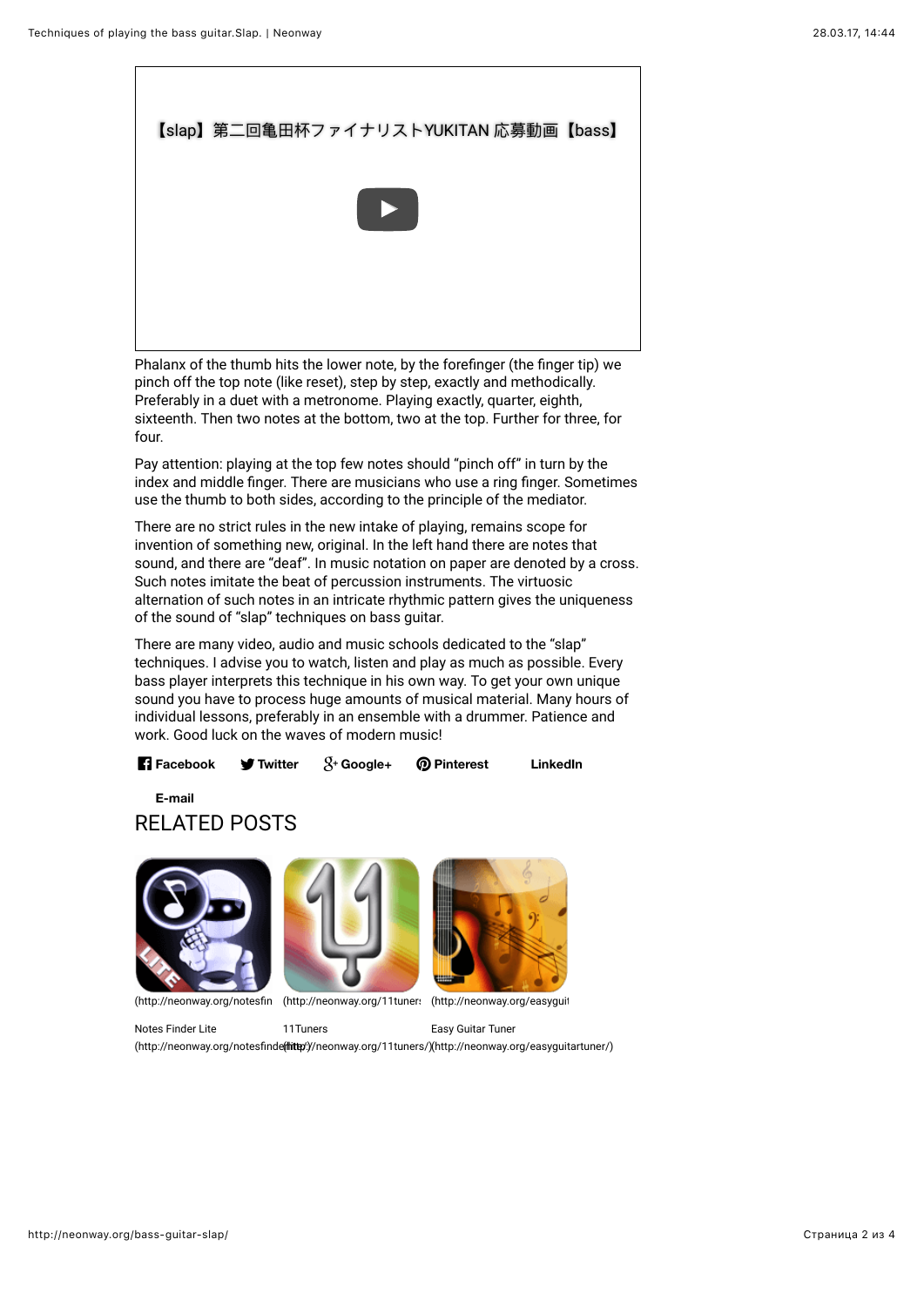

Chords Maestro Lite [\(http://neonway.org/chordsmaestrolite/\)](http://neonway.org/chordsmaestrolite/)

No Comments Yet.

### LEAVE A COMMENT

| Name*      |  |
|------------|--|
| $E$ -mail* |  |
| Website    |  |

Comment

SEND



## **COPYRIGHT**

© 2015. All Rights Reserved When copying our copyrighted material, our website must be mentioned as the original source. Privacy policy [\(http://www.neonway.org/privacy\\_policy/\)](http://www.neonway.org/privacy_policy/) **FOLLOW US**









f

(https://twitter.com/NeonwayApps)

(https://de.linkedin.com/pub/neonwayin

apps/1b/a2/38)

 $\binom{\text{You}}{\text{full}}$  (https://www.youtube.com/neonway?